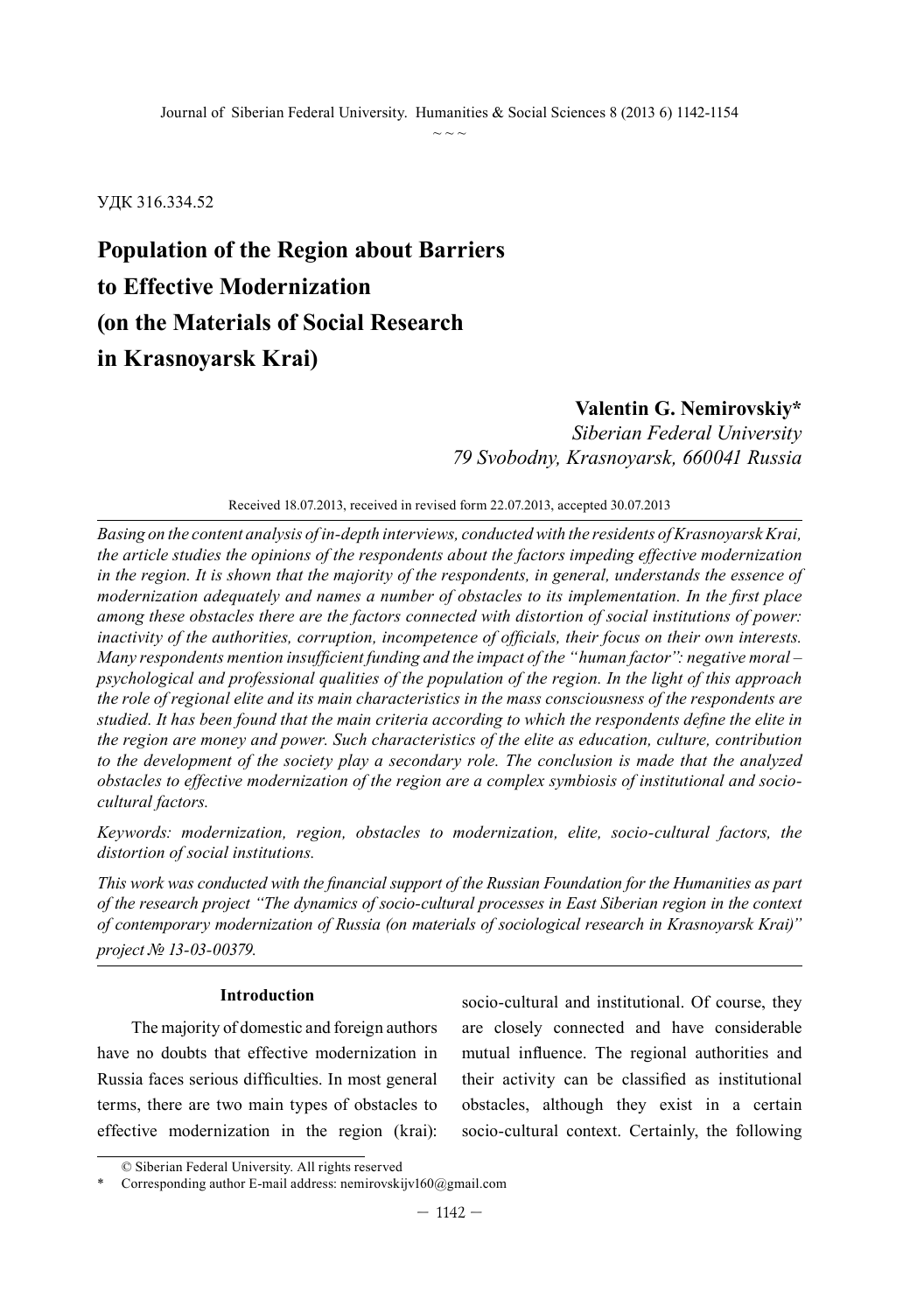opinion is quite correct:" …the impediment to modernization in Russia is the existing system of social relations and institutions. The principal impediment to modernization breakthrough, which reduces its probability, with the "top"initiated nature of Russian modernization taken into account, is the State machinery, to be more exact, corruption of some part of this machinery" (Is Russian society ready.., 2010: p. 179). The process of implementation of modernization in the region and the country as a whole is reflected to a large extent by mass consciousness in the form of corresponding social notions. Among these notions are the following: about modernization and the reasons for its ineffective implementation, about the regional and municipal authorities, and also about the elite of the region and the country as a whole, about the qualities of people living in the region–all those who are among the direct actors of the process of modernization in the region. Of course, there is no clear distinction in the mass consciousness between institutional and socio-cultural obstacles.

#### **2. Method of research**

The present article is based on the results of the research conducted with our guidance by the sociologists of Siberian Federal University within the framework of the Program "Sociocultural evolution of Russia and its regions", developed by the Centre for studying sociocultural changes of the Institute of Philosophy of the Russian Academy of Sciences (Head- Doctor of Philosophy, Professor, corresponding member of the Russian Academy of Sciences N.I. Lapin). We have formulated additional indicators as well as corresponding research tools for the study of socio-cultural and modernization processes in Krasnoyarsk Krai and the obstacles to their effective implementation.

In 2012, 100 in-depth semi-structured interviews with the residents of the city of Krasnoyarsk were conducted; the sample frame is represented according to gender and age and educational structure of the population of the city. The data of the in-depth interview conducted among the population of the whole krai were also used for comparison. The sample frame of the research of the population was calculated on the basis of the gender and age, territorial structure of the region, as well as the level of education of the respondents, thus representing the population of Krasnoyarsk Krai. It amounted to 192 people living in 22 villages on the territory of Krasnoyarsk Krai.<sup>1</sup>

### **3. The notions of the population of the region of modernization and opinions about efficiency of its implementation**

In 2012, a content analysis of responses to the questions in-depth interview was carried out, during which the question was asked: "A lot is said and written about innovation and modernization nowadays. In your opinion, what do they mean? What are they for?". The most common understanding of modernization and innovation among the people of the region is the understanding of it in the form of "empty, unimportant words": "in our country it is nonsense, it does not exist, they are just words, even if something is done, it is done without much thought or planning, there is nothing to modernize in our country, because everything is destroyed". Such answer was given by one respondent in five  $-21\%$ . 16% of the respondents understand modernization as improvement of the existing things and innovation as invention of new things. Also, 16 % of the respondents in the region explain these concepts quite correctly – as "new technology". Almost as many respondents – 15 % interpret these concepts as "improvement in manufacturing." 6 % of the population of Krasnoyarsk Krai explained the proposed terms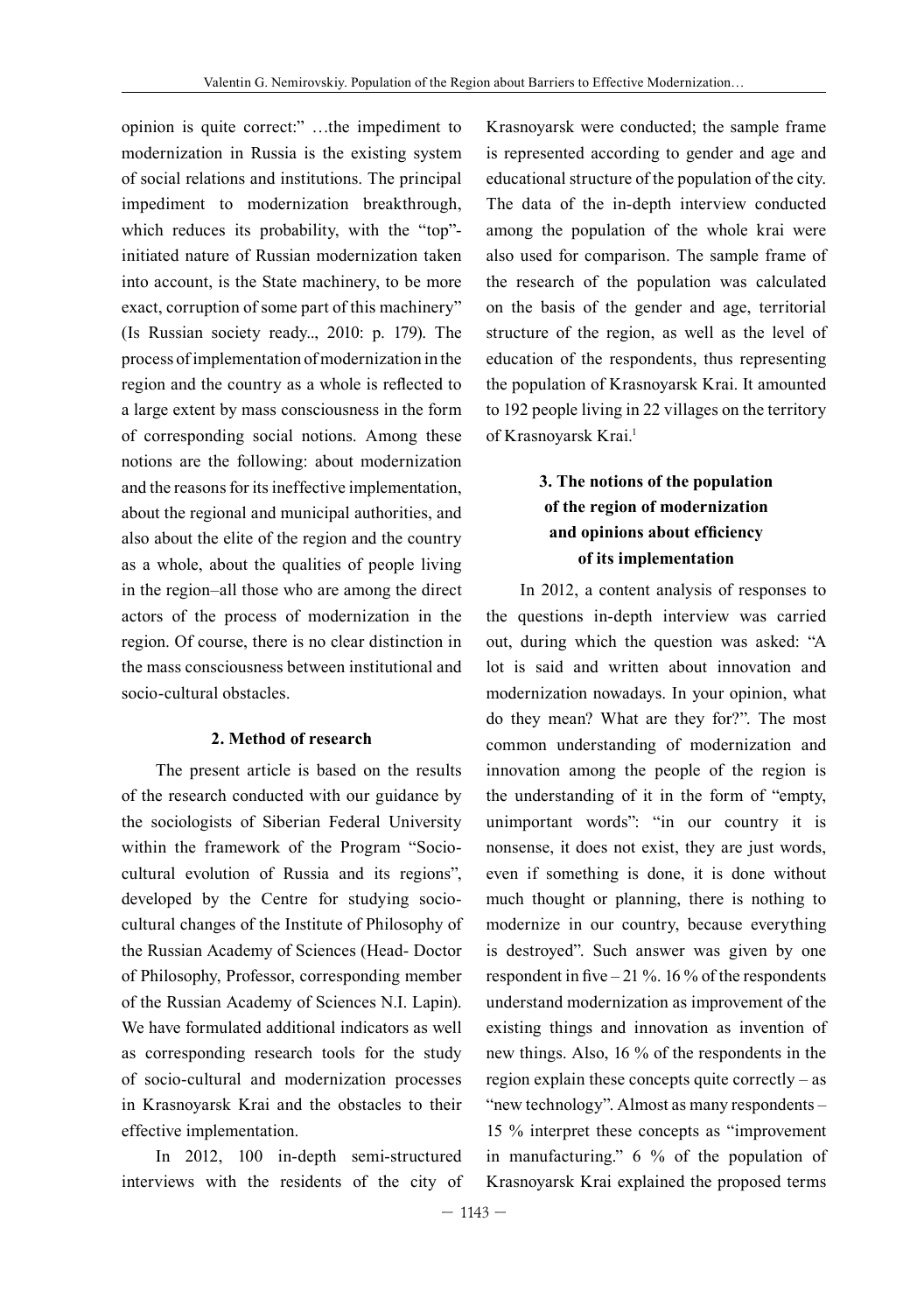as "innovation" or "science". A small proportion of answers  $-4\%$  associate "innovation and modernization" with "nanotechnology, Chubais and Skolkovo", as well as "improvements in the sphere of medicine,"  $3\%$  – "improvement" in the economy,"  $2\%$  – "modernization in the army." 3 % of the surveyed residents of the region perceive modernization and innovation as "money laundering". 6 % of respondents found it difficult to answer this question.

37 % of the respondents believe that modernization and innovation are "necessary." Therefore, we can assume that more than a third of the respondents in the region perceive these concepts only on the verbal level, without understanding their meaning sufficiently. In the second place is the opinion "for the development of the society and achieving a new level of progress" – 30  $\%$  of the respondents. For some respondents, modernization and innovation are associated with some improvements: for  $14\%$  – in their lives, for  $6\%$  – in the workplace. Only 5 % believe that modernization and innovation are necessary for our country to achieve the world level. 2 % of the respondents connect modernization and innovation with preservation of the environment. Negative attitudes towards these concepts were expressed by 6 % of respondents, who perceive "modernization and innovation" as one of the political "moves" of the Government. Finally, a further 6 % of the inhabitants of the region could not answer this question.

In the course of semi-formalized interviews in 2013, the respondents were also asked: "Lately, a lot has been said about modernization of Russia. What, in your opinion, is it?" The results were very similar to the data of 2012. The important characteristics of the data of in-depth interviews with residents of the regional center compared to the population of the region as a whole are more detailed and in-depth answers

due to greater awareness and a higher level of education of this category of respondents. But the principal content of the responses remained the same; all of the answers of the respondents can be divided into two main groups. **The first:** understanding of modernization as introduction of technological and social changes that will improve life for people living in the country: "it is some innovation and new technology, progress, something new," "it development of the country in all sectors, improvement in every sphere of activity, some changes for the better" etc. They were given by 77 % of the respondents. But some of them were not quite sure of the correctness of their answers. **The second:** opinions about the absence of modernization, of its "irrelevance to ordinary people" $-22\%$  of the respondents. They can be exemplified by such answers: " I do not see any modernization , for me no modernization occurs", "if it does take place, it happens only in the higher echelons of power, where they have something to share between themselves", "think it was invented to extort more money from people. It almost does not exist", etc. 1 % could not answer the question.

Thus, the majority of the respondents in Krasnoyarsk Krai as a whole and in Krasnoyarsk in particular understand the meaning of the terms "modernization" and "innovation" correctly, perceiving them positively. However, purely superficial understanding of these terms as temporary political slogans, that have no real grounds, is quite common. Some residents of the region and the regional center -respondents of in-depth interviews, do not understand the purpose of these processes, which consequently is as one of the most important socio-cultural barriers to effective modernization of the region.

Of particular interest, in our view, is the analysis of the respondents' opinions about the success of the modernization process in the Krai,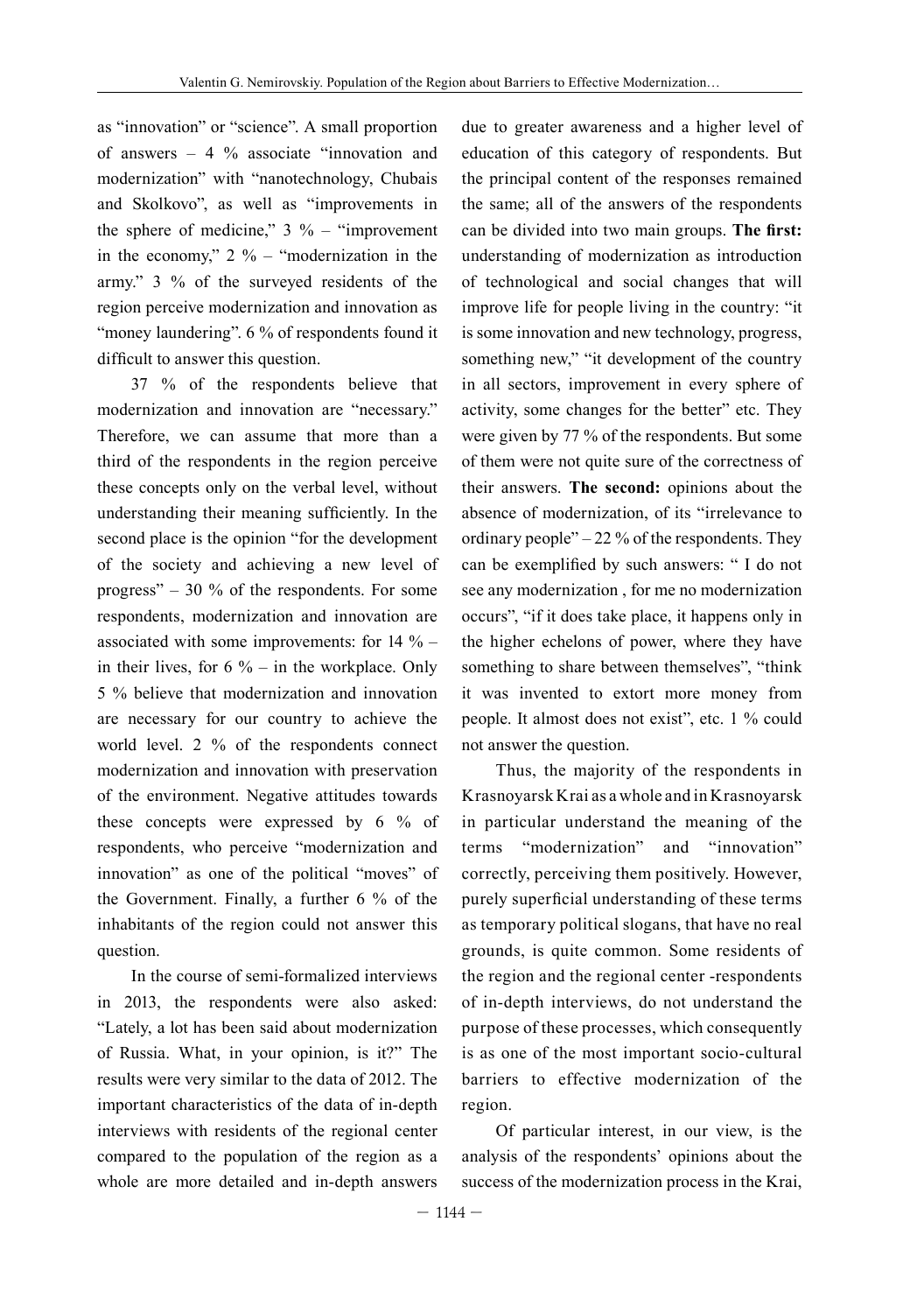Siberia, Russia as a whole, which we carried out in 2013.

In particular, the question was asked: "In your opinion, how successfully is modernization being implemented in Krasnoyarsk Krai?" (Fig. 1). The most common answer was "modernization is practically not being implemented" (38 % of respondents). About a third of respondents believed that modernization is being implemented "quite successfully", and one in four believes that "there are certain difficulties in its way".

Answers of the residents of Krasnovarsk to the question "And what do you think about modernization in Siberia as a whole?" turned out, on the one hand, to be more critical, as compared to their assessment of the results of modernization in the region, on the other hand, a more significant proportion of respondents found it "difficult to answer", which seems to us quite natural (Fig. 2). For example, only about one in five of the respondents believe that modernization in Siberia is being carried "quite successfully", and one in three said: "there are certain difficulties in its



Fig. 1. Distribution of answers to the question "In your opinion, how successfully is modernization being implemented in Krasnoyarsk Krai?" (%)



Fig. 2. Distribution of answers to the question "And what do you think about modernization in Siberia as a whole?"  $(\% )$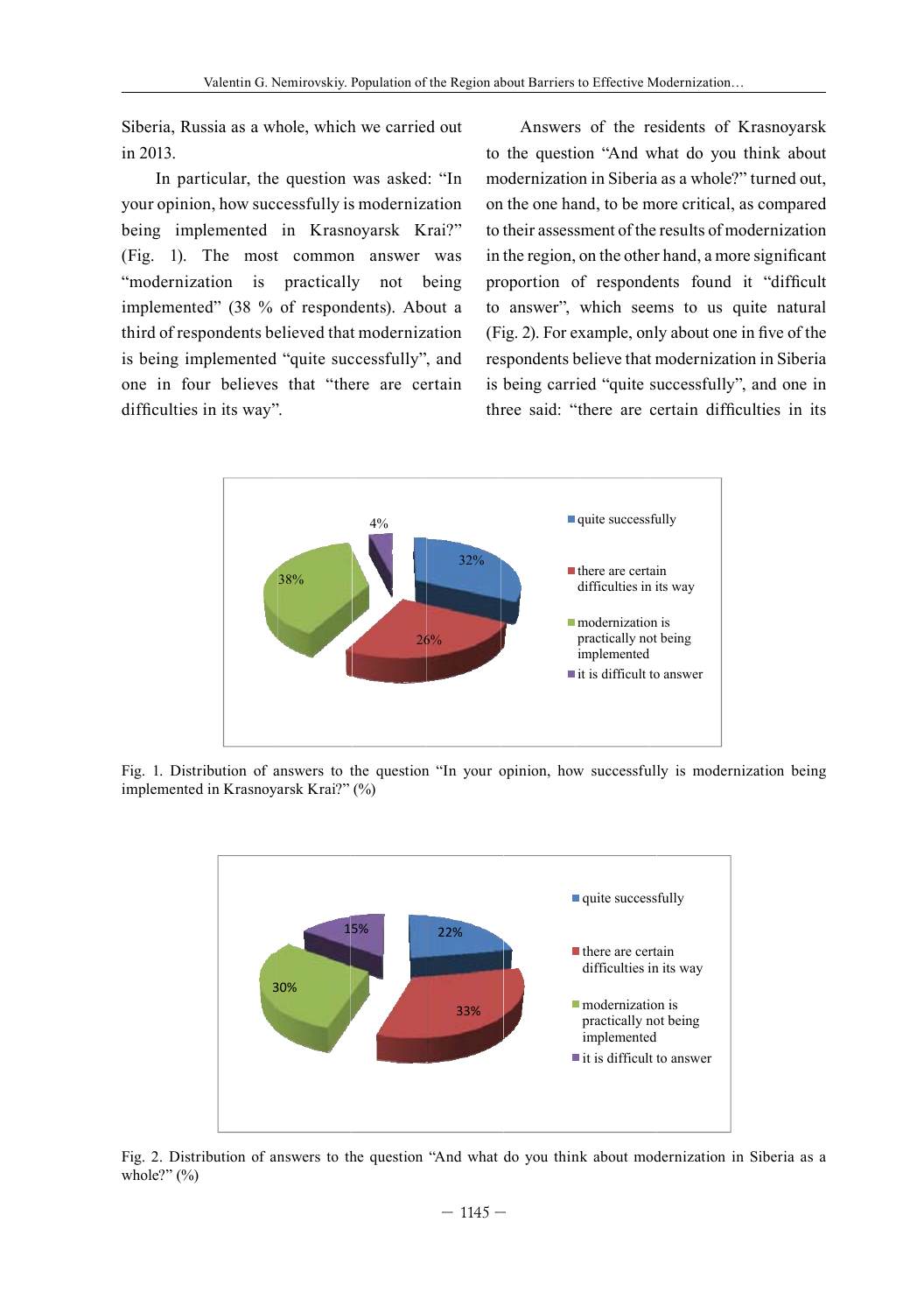

Fig. 3. Distribution of answers to the question "What can you say about modernization in Russia as a whole?"  $(\% )$ 

way". Finally,  $30\%$  of the respondents said that "modernization is practically not carried out".

As for Russia as a whole, 28 % of the residents ob of Krasnoyarsk think that modernization is being the implemented "quite successfully", 35 % see certain difficulties in its way, and 27 % of the of respondents were of the view that modernization ob is practically not being implemented in the  $\frac{1}{2}$ country (Fig. 3)  $\frac{1}{\sqrt{1}}$ 

As a large proportion of respondents mentioned difficulties in implementing *the* modernization in the Krai, Siberia and Russia as a whole or, in fact, believe that modernization is inte practically not being implemented, it is important of to elicit their understanding of the causes that qu impede effective modernization. mentioned difficulties n in our report for real control.<br>The results of the control of the control of the control of the control of the control of the control of the c ur opinionen en de een van de een van de een van de een van de een van de een van de een van de een van de een<br>Nederlandse van de een van de een van de een van de een van de een van de een van de een van de een van de een

### **4. Opinions of residents of Krasnoyarsk about the causes of difficulties in the way of effective implementation of modernization in the region**

The content – analysis of the responses of residents of Krasnoyarsk to the question, "What, in your opinion, hinders effective implementation of modernization in our region (name three major obstacles, in your opinion)? Arrange them in order of importance" revealed the following picture.

**In the first place** in importance, almost half of the respondents (47 %) put such institutional obstacles to the modernization of the region, *as the activities of officials, bureaucrats, the state in general, any authorities* (Table 1). One in three of the respondents among the most important  $i$  obstacles named *lack of money, poor allocation of funds*, 8 % in the course of the interview talked about *corruption*,  $7\%$  – about *human factor*,  $5\%$ mentioned *territorial and economic specifics of the region.* r. Uni th the m the respondents  $(47, 70)$  put such institutional  $\sum_{i=1}^n$ 

**The second place** according to the in-depth interviews was given to *human factor* by 29 % of the respondents-residents of Krasnoyarsk, a quarter of them named *officials, bureaucrats, government, authorities* as an obstacle to effective modernization in our region, almost as many respondents pointed to *lack of funding*, 17 % – *corruption*, 5 % mention *territorial and economic specifics of the region*.

> **The third place** in the content analysis of the results of in-depth interviews is occupied by: *human factor* – 42 % of those surveyed, one in three named *officials, bureaucrats, the state as a whole, any authorities*, 16 % complain about *lack of funding*, 8 % pointed *to geographical and economic specifics* of the region.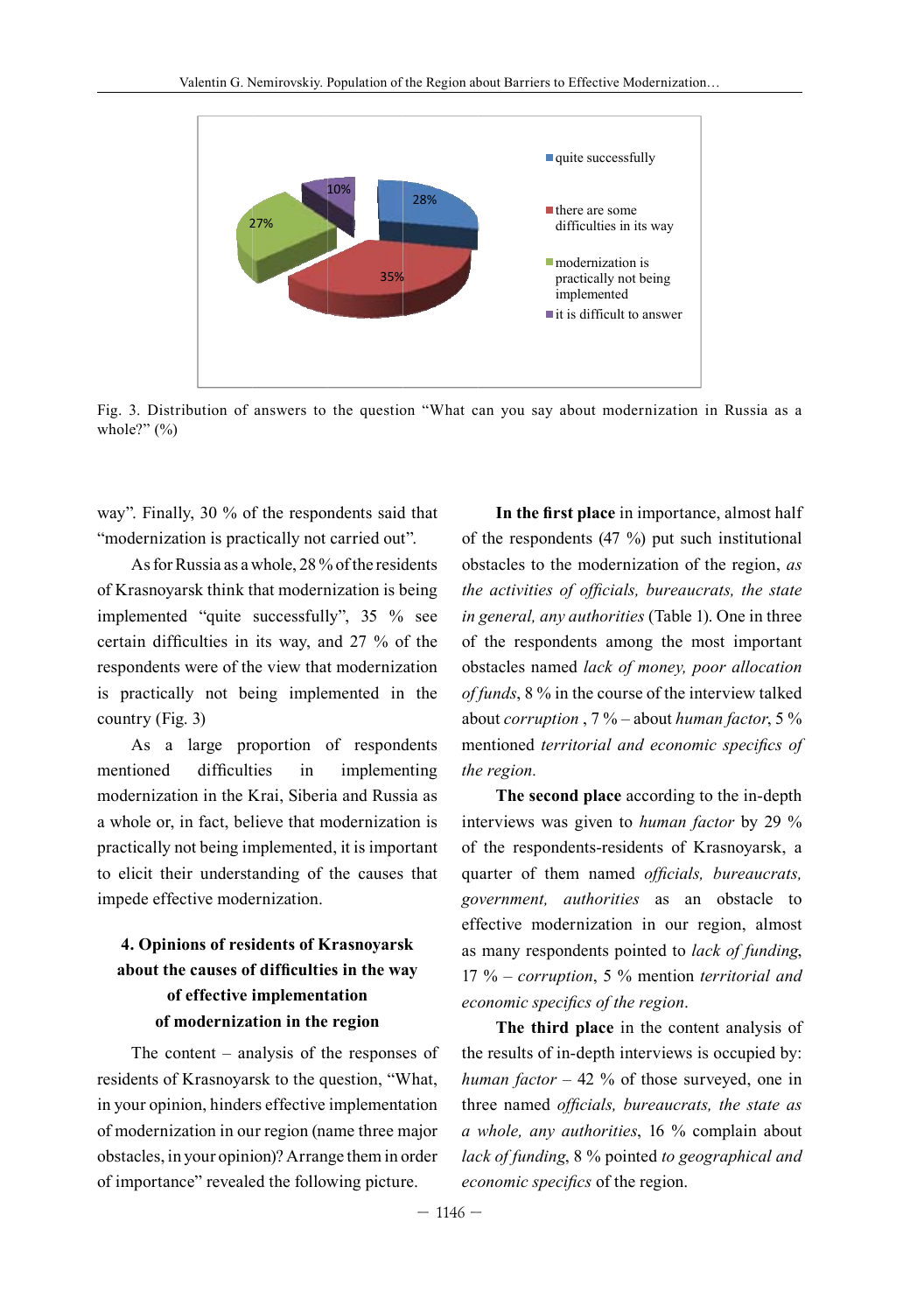Table 1. The results of the content analysis of responses to the question: "What, in your opinion, impedes effective implementation of modernization in our region (name three major obstacles, in your opinion)? Arrange them in order of importance" (%)

| 1st place                                           |                                                                                                                                                                                                                                                                                                                                       |      |
|-----------------------------------------------------|---------------------------------------------------------------------------------------------------------------------------------------------------------------------------------------------------------------------------------------------------------------------------------------------------------------------------------------|------|
| <b>Categories</b>                                   | Characteristics given by the respondents                                                                                                                                                                                                                                                                                              | $\%$ |
| Officials, bureaucrats,<br>state, authorities       | Our officials who only care about themselves and about their money in<br>the first place. There is, in general, no concern for the country and its<br>interests and causes                                                                                                                                                            | 47   |
| Lack of money, poor<br>allocation of funds          | The distribution of cash flows for the benefit of the oligarchs; oligarchs<br>and bureaucrats take all the money for themselves, and nothing is left for<br>us; misuse of budgetary funds                                                                                                                                             | 33   |
| Corruption                                          | Corruption of the authorities, the prevalence of corruption, massive<br>corruption                                                                                                                                                                                                                                                    | 8    |
| Human factor                                        | Laziness, adherence of people to old things; perhaps, the reluctance of<br>people to break what has already been formed; our people are not at all<br>interested in it; reluctance of people to study, education is most important<br>thing; culture is not taught to children                                                        | 7    |
| Territorial and economic<br>specifics of the region | The remoteness of Siberia from the Centre; the most important obstacle is<br>the distance: we are still far from the place where it all is implemented in<br>full; raw material orientation of our industry                                                                                                                           | 5    |
| 2nd place                                           |                                                                                                                                                                                                                                                                                                                                       |      |
| <b>Categories</b>                                   | Characteristics given by the respondents                                                                                                                                                                                                                                                                                              | $\%$ |
| Human factor                                        | Total lack of responsibility, most people simply do not want to accept<br>what is offered by Medvedev and Putin; people are not yet ready, really<br>ready for this modernization; silly people; people's reluctance to change<br>things; the lack of qualified professionals in many sectors who can<br>implement this modernization | 29   |
| Officials, bureaucrats,<br>state, authorities       | Our officials who only care about themselves and about their money; the<br>sluggishness of local authorities; bad power; solving problems of only a<br>narrow circle of people                                                                                                                                                        | 25   |
| Inadequate funding                                  | Inadequate funding; lack of funding of science; very large region, a lot of<br>money is necessary                                                                                                                                                                                                                                     | 24   |
| Corruption                                          | Corruption                                                                                                                                                                                                                                                                                                                            | 17   |
| Territorial and economic<br>specifics of the region | Processing plants, which are not related to raw materials complex, have<br>been eliminated, so there is simply nothing to modernize. Lack of modern<br>technologies                                                                                                                                                                   | 5    |
| 3rd place                                           |                                                                                                                                                                                                                                                                                                                                       |      |
| <b>Categories</b>                                   | Characteristics given by the respondents                                                                                                                                                                                                                                                                                              | %    |
| Human factor                                        | Alcoholism, drug addiction; disorder, and the majority of people do<br>not want to accept what is introduced by our President; imitation of<br>modernization; there is no discipline among the officials from top to<br>bottom                                                                                                        | 42   |
| Officials, bureaucrats,<br>state, authorities       | Administrative barriers, bureaucracy, the state has bad influence;<br>activities of administration are not good enough, poor management                                                                                                                                                                                               | 34   |
| Inadequate funding                                  | Low salaries; little funds for development of the economy; little<br>"infusion" from the outside, lack of investment in industry, science and<br>agriculture                                                                                                                                                                          | 16   |
| Territorial and economic<br>specifics of the region | Raw-material model of the economy; remoteness of the Krai from the<br>central regions of the country, lack of developed infrastructure in the<br>region                                                                                                                                                                               | 8    |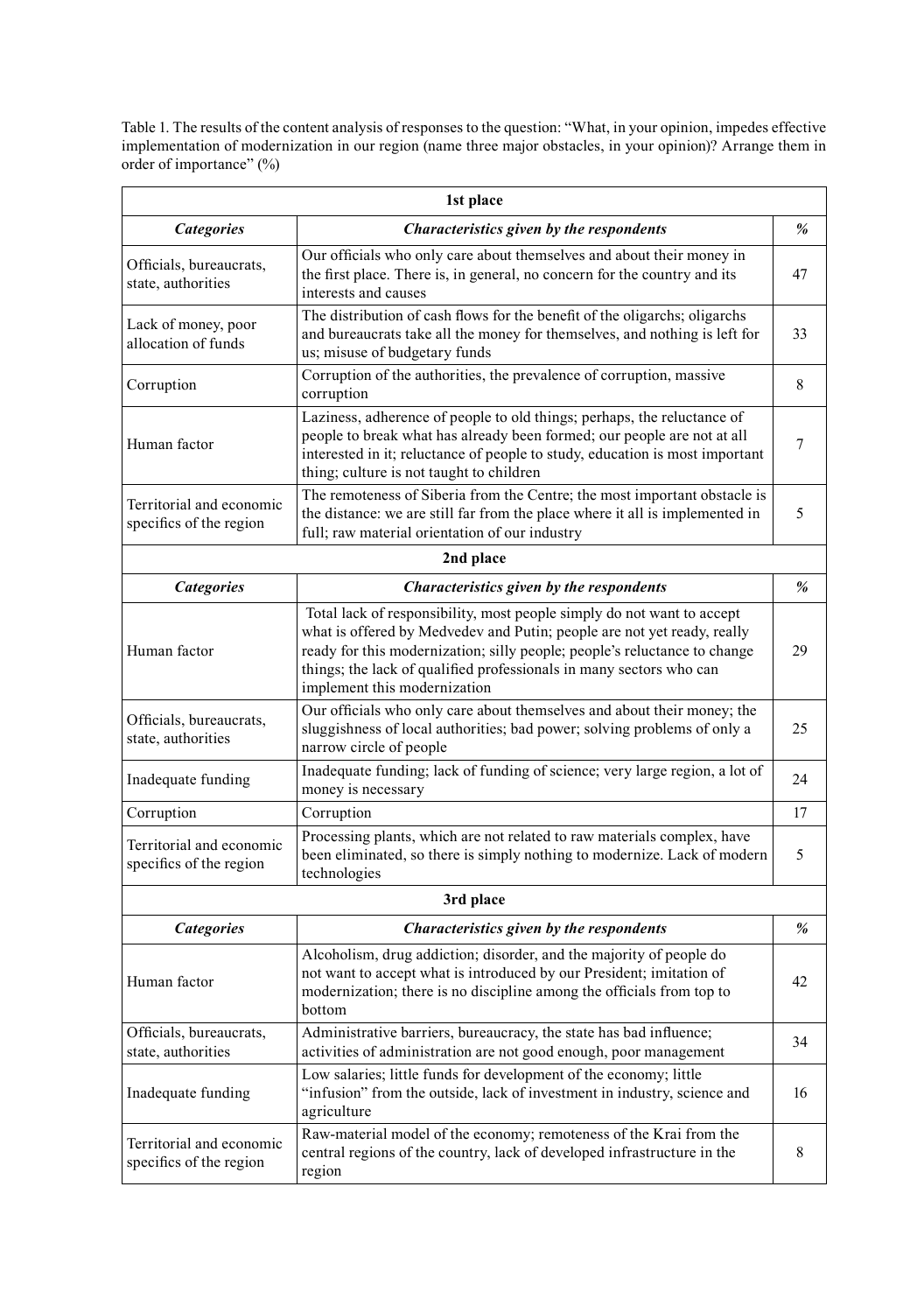As we can see, in the mass consciousness of residents of Krasnoyarsk, in the first place among the causes impeding effective modernization in our region, is the activity of officials, bureaucrats, the state in general and its consequences: corruption, embezzlement of public funds, lack of funding of modernization projects, improper allocation of funds, lack of investments, etc. Human factor plays an important, though somewhat less significant, role, according to the respondents, which is also directly or indirectly related to the effectiveness of management activities and their results. It is, therefore, considered appropriate to analyze opinions of inhabitants of the region about the administrative subjects that act as and "impediment" to the effective modernization of the region. Thus, in the mass consciousness of the respondents, institutional factors are, to some the extent, more important obstacles to effective implementation of modernization in the region the than socio-cultural factors.

#### **5. Opinions of the respondents** about leaders, regional and municipal authorities emp opmons n uit respondents  $\mathbf{r}$

As activities of officials are considered Kr the most important obstacle to effective in implementation of modernization of the pos region, occupying the first place in the mass 16

consciousness of residents of Krasnoyarsk, we will consider these actors of modernization process.

The research by the method of in-depth semi-structured interviews in 2013 found in the mass consciousness of the respondents sharp contradiction between their assessment of the representatives of managerial staff at all levels and ordinary employees. On the one hand,  $88\%$ of the respondents in one way or another ("agree completely" + "partially agree") share the opinion that all chiefs *are primarily concerned about their own well-being* (Fig. 4). On the other hand – 84 % of the respondents in one way or another support the opinion according to which The majority of ordinary employees work out of necessity, without thinking about the interests of the company (see Fig. 5).  $\overline{a}$ 

In the course of the in-depth interview, the residents of Krasnoyarsk Krai were asked the question: "How do you imagine the federal authorities? Give three most important characteristics. "

According to the results of the content analysis, the vast majority of respondents in Krasnoyarsk Krai view the federal authorities in the negative light  $(44\%)$ ,  $28\%$  see only its positive aspects, some of the respondents  $-$ 16 % – found it difficult to answer (see Fig. 6).



Fig. 4. Distribution of responses to the question: "To what extent do you agree or disagree with the following opinion?" (%)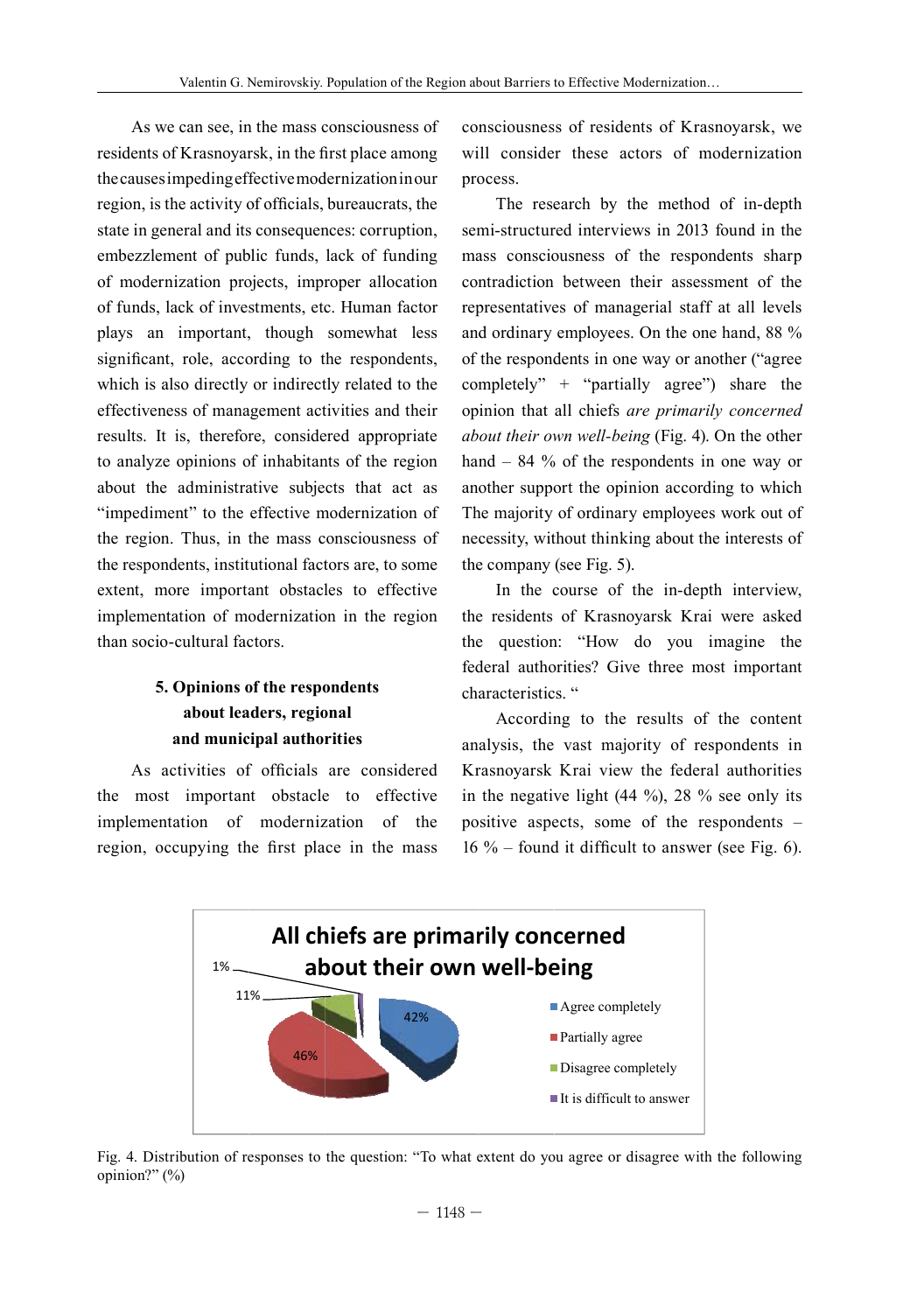

Fig. 5. Distribution of responses to the question: "To what extent do you agree or disagree with the following opinion?" (%)



Fig. 6. Opinions of respondents about the federal authorities

Others have an ambivalent view of the federal authorities, noting both good and bad sides in its activities  $(12 \%)^2$ .

Most of the respondents are more positive about the regional authorities than about the federal ones: 64 % have a positive attitude in one way or another (Fig. 7). 28 % of the respondents use negative characteristics to describe the regional authorities, 8 % could not decide on their attitude.

The content analysis revealed in the mass consciousness of the respondents who positively evaluate the regional power, three sets of characteristics:

independent, 1. Strong, fair, caring, democratic, fair, works for ordinary people, perspective  $-47$  %.

2. Closer and better than the federal government, closer to us than Moscow, is interested in its success, knows the problems of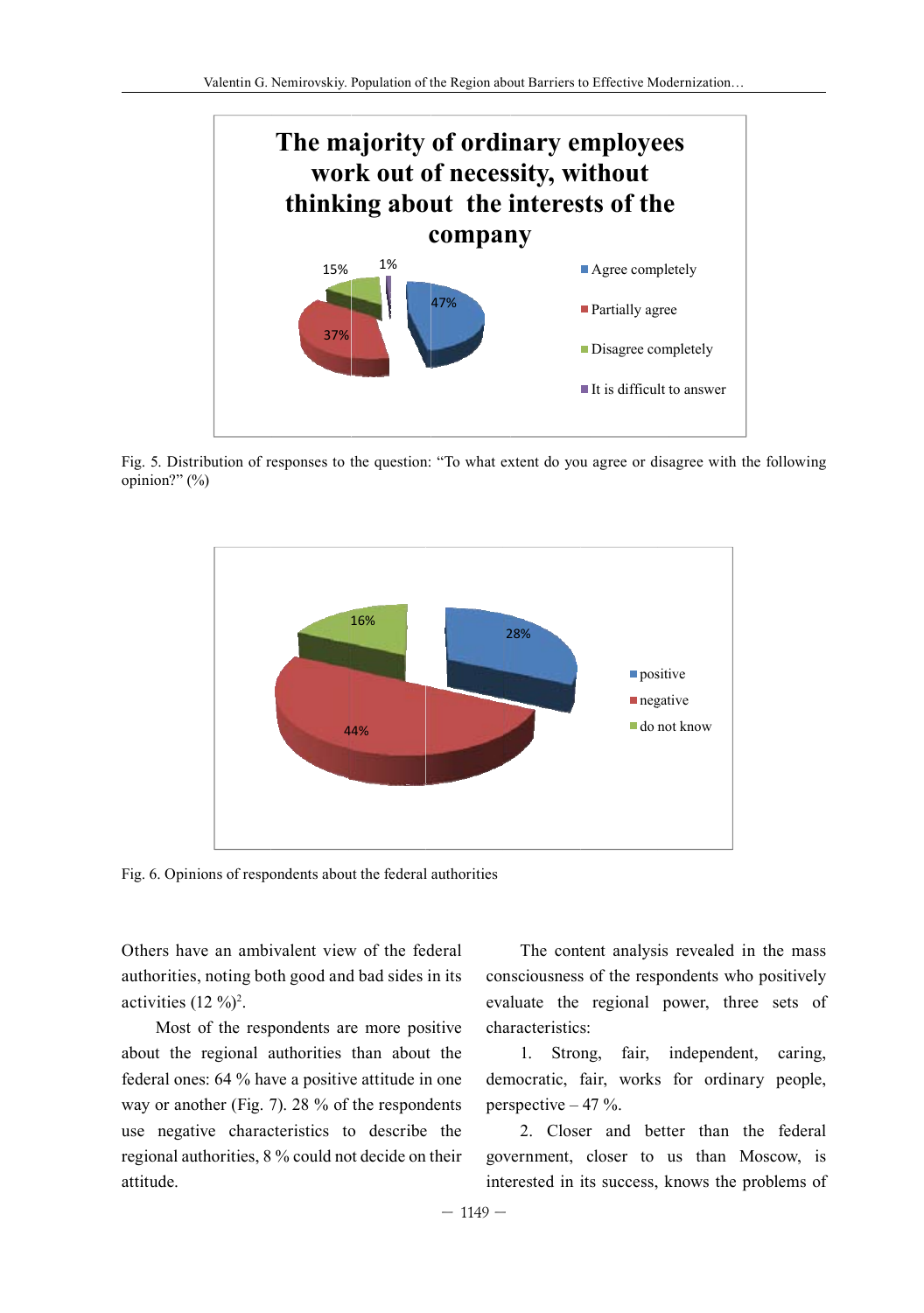

Fig. 7. The attitude of respondents to the regional authorities



Fig. 8. The distribution of responses of the population to the question: "What mark would you give to the work rig. o. The distribution of responses and  $\eta$ component property negative n would ge residents en de la décembre de la production de la production de la production de la production de la production de la production de la production de la production de la production de la production de la production de la p responses of<br>,,, of the popul liation to the e question.  $\ddot{\phantom{a}}$  and  $\ddot{\phantom{a}}$ 

the local population better, is interested in the authorities development of the region  $-46\%$ 

3. "Kuznetsov carries on Khloponin's of policy"<sup>3</sup> – Khloponin was a good leader, a good attitude to Kuznetsov as a successor of the policy of Khloponin, competence and professionalism of Kuznetsov's team – 7 %.

The following components of the negative perception of the residents of Krasnoyarsk Krai of the regional authorities were identified:

1. Bureaucracy, incompetence and ignorance of the problems of the population, isolation of the

authorities from people, failure to adhere to the given promises, evasion from solving problems of various territories of the region  $-52$ %.

2. Corruption, crime, theft – 39 %.

3. The negative attitude of the population to the party "United Russia"  $-9\%$ .

On the basis of the in-depth interviews the respondents' assessment of the regional authorities was analyzed. Almost half of the respondents (47 %) gave the authorities a "satisfactory" mark (Fig. 8). The marks "normal", "positive", "good" were given to the authorities by 35 % of the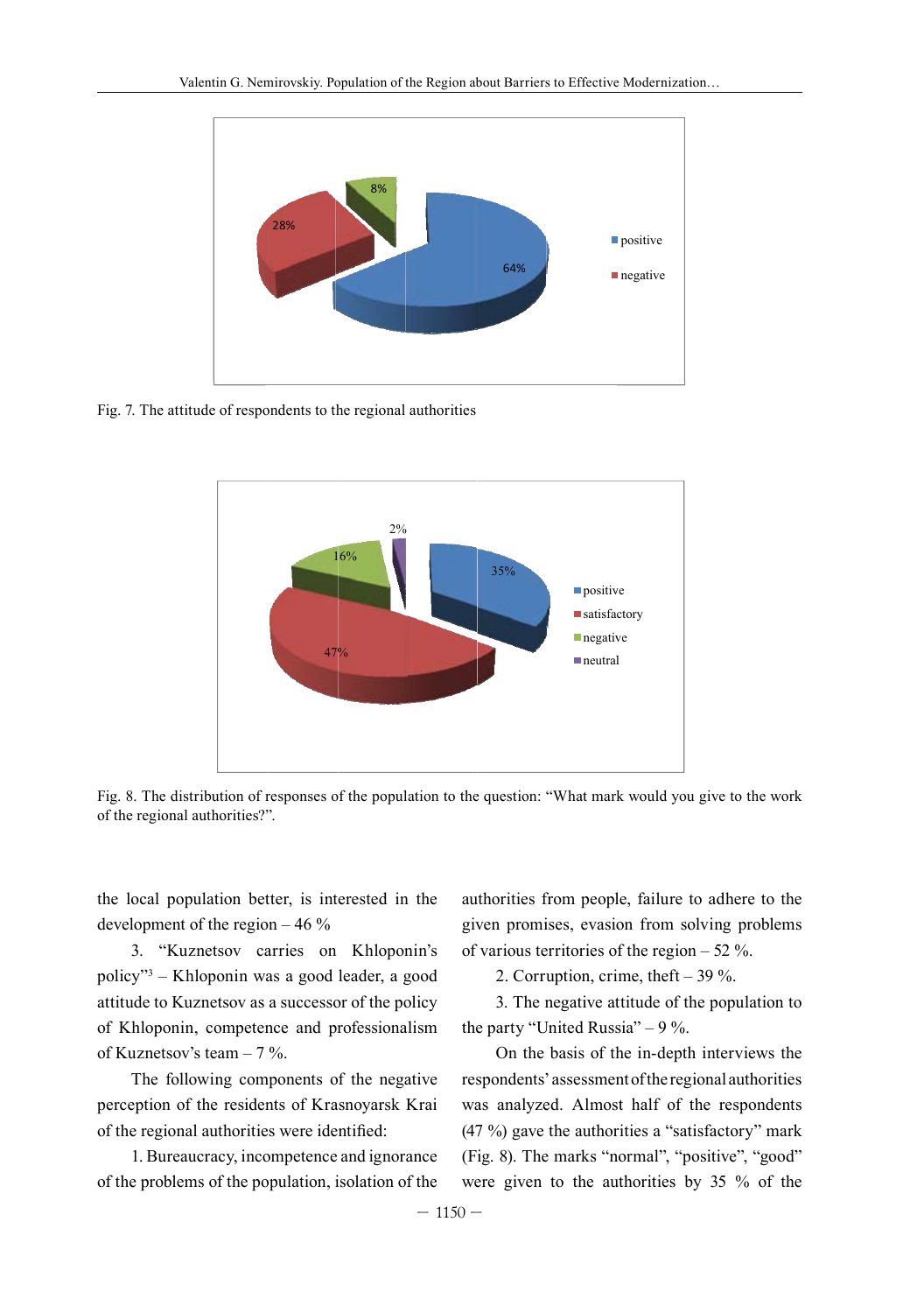respondents. Negative evaluation of the activity of the regional authorities was expressed by 16 % of the survey participants.

Thus, the opinion of the population about the regional authorities and their activities include not only positive assessment, but also indicate the existence of serious institutional distortions at this level of regional society, that hinder its effective modernization.

### **6. Opinions of the population of the region about the regional and federal elite**

The most important role in modernization of both the region and the country as a whole belongs to the elite of the society. In particular, its members can both dramatically speed up the processes of modernization in all spheres of public life, and, vice versa, significantly slow them down. Using content analysis of the responses of respondents to the question of in-depth interviews, two main features by which they relate this or that member of the society to the elite were elicited: **money –**  37 % of the responses and **power** – 26 %. Other characteristics of the elite play a secondary role: education – 12 %, culturedness – 7 %, contributing to the development of the society – 6 %. Some residents of the region divided the elite into those "who should be considered the elite and those who we consider to be the elite" –  $6\%$ . 6 % of respondents found it difficult to answer the question.

Therefore, first of all, the government officials – 47 %, and businessmen – 21 % were named as the regional elite. Men of culture, as well as scientists, are included into the elite much less frequently (14 % and 13 % of responses, respectively). 14 % of the respondents named professorate. 5 % of the respondents could not decide on their answer.

These data suggest low social evaluation of education, culture and real contribution of the

individual into the development of the society, which, of course, is a major obstacle to effective modernization of our region and the whole of Russian society.

According to the results of content analysis of responses to the question: "Who can be considered to the elite of the country?" very similar answers were received: they are, first of all, the authorities  $-47$  % of the respondents, owners of large fortunes – 21 %, men of culture – 13 %, scientists -14 %. It is remarkable that those people, who are real patriots, work for the benefit of the society, i.e. doctors, teachers, were classified as the elite by only 5 % of the respondents.

As we can see, in the regional elite, compared to the country's elite, the proportion of businessmen and scientists is slightly higher; the proportion of men of culture and show-business is lower. Among the specific personalities dominate V.V. Putin and D.A. Medvedev – 14 % of the responses.

In principle, the elite, belonging to which is based primarily on wealth and power, is quite able to efficiently modernize both the region and the country as a whole. Nevertheless, the opinions of the residents of Krasnoyarsk Krai (Fig. 9) in response to the question "To what extent do the elite represent the interests of the society, the region?" in general were distributed in the following way: 49 % believe that the Russian elite to some extent represent the interests of the society, region, and  $36\%$  – think the elite do not represent the interest of the society or represent them to a little extent. So, we conclude that the acceleration of modernization processes as one of the major tasks of development of the modern Russian society, according to the respondents, is also not always a priority for our elite; for some representatives of which wealth and power are an end in itself.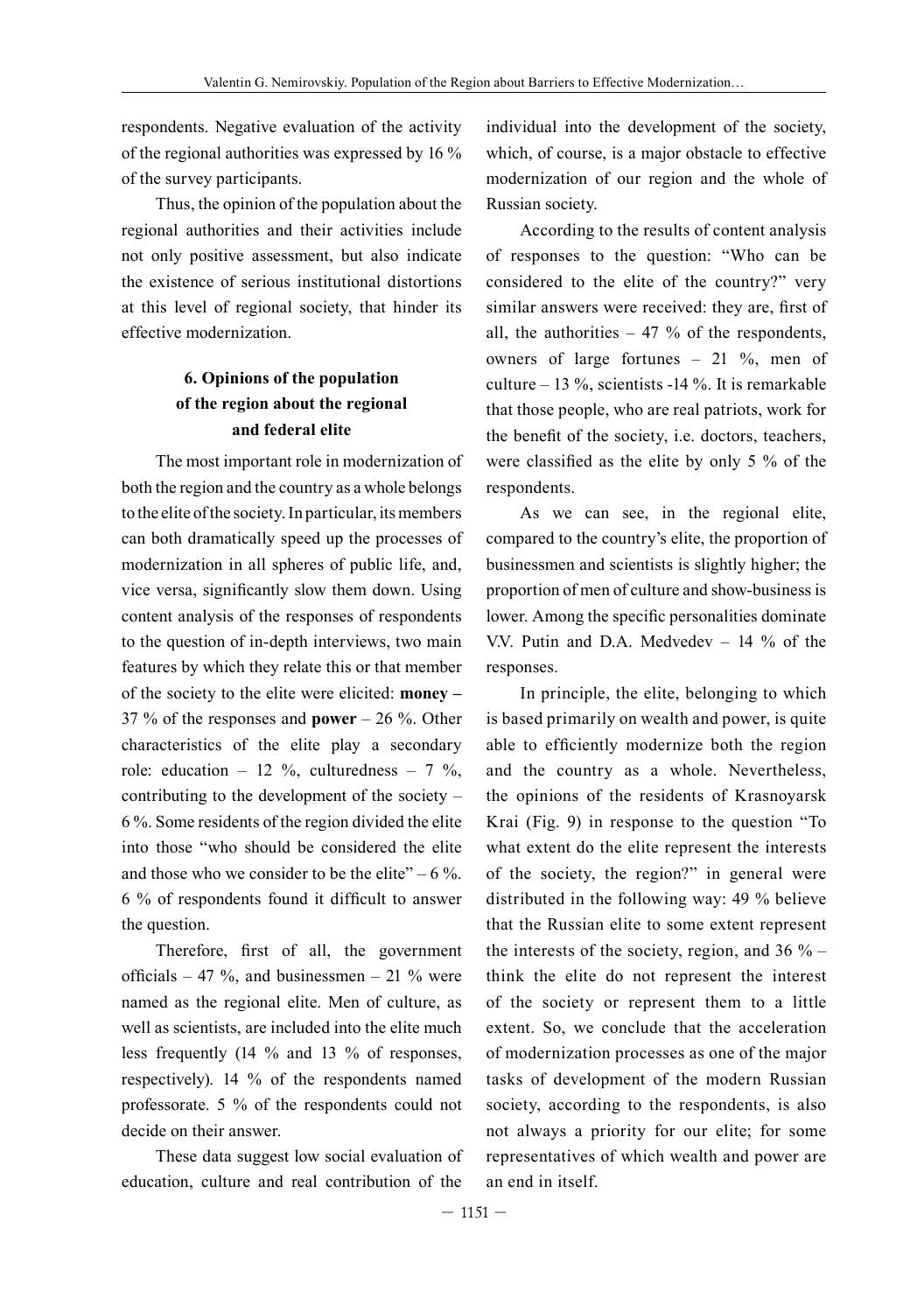

Fig. 9. Distribution of responses of the population to the question: "To what extent do the elite represent the interests of the society, the region?"



Fig. 10. Distribution of responses to the question: "Imagine people around you. Each of them behaves differently in different situations. How, in your opinion, do the people around you live? (you can choose not more than three variants of the answer)"  $(\% )$ 

#### 7. Opinions of the respondents about people around them

We will analyze the evaluation of "human factor" by the population of the region, which many respondents view as an important obstacle to effective modernization of the region. In the course of the in-depth interview in 2013, the respondents were asked the following question:

"Imagine people around you. Each of them behaves differently in different situations. How, in your opinion, do the people around you live?" (Fig. 10). According to the results of the research, more than half of the respondents said: thoughtlessly, by one day  $(52 \%)$ , with the aim to "live like everyone else", be no worse than others, seeking to continue themselves in children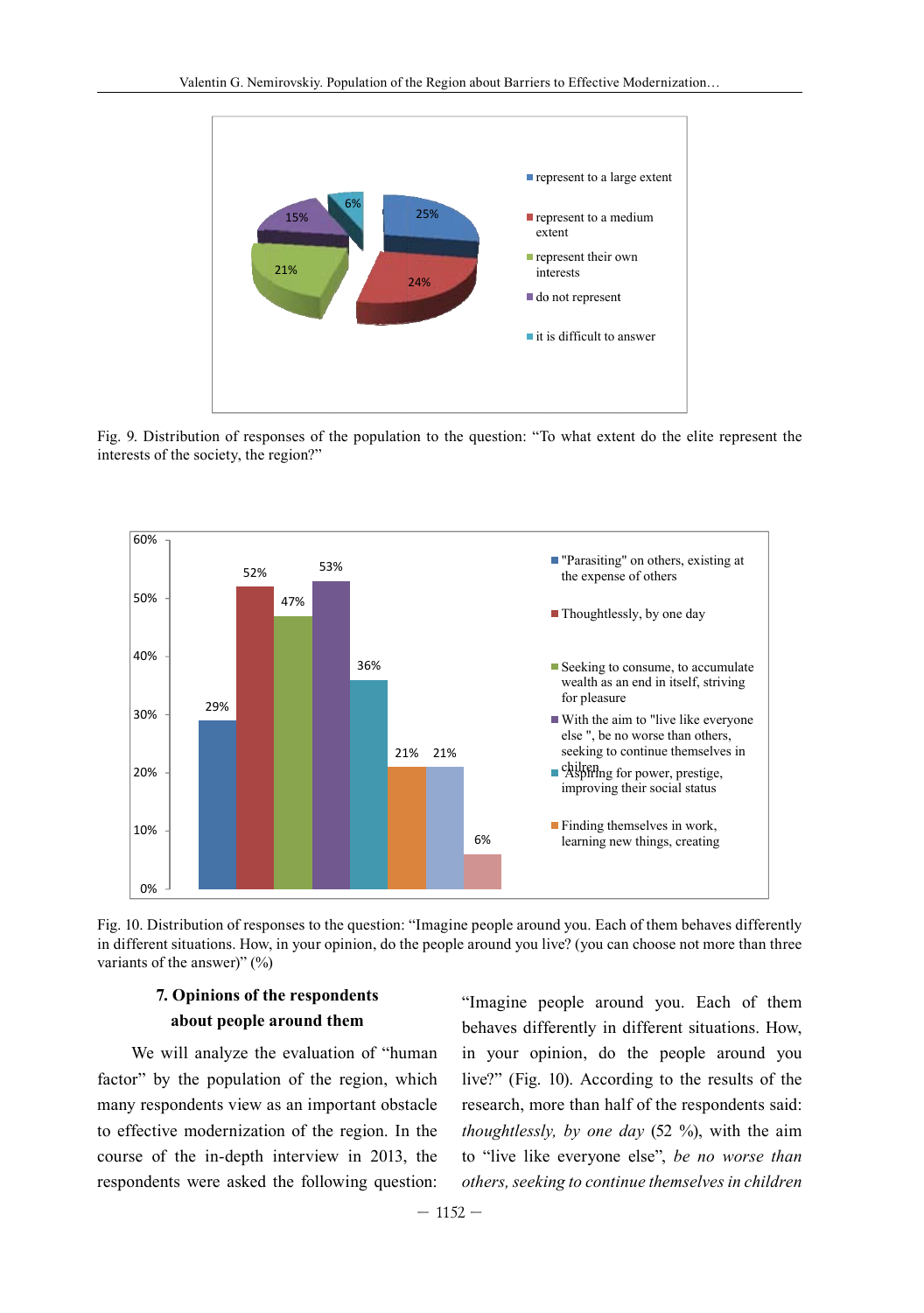(53 %). Slightly less than half of the respondents believe that the people around them live, *seeking to consume, to accumulate wealth as an end in itself, striving for pleasure* (47 %). More than a third of the residents of Krasnoyarsk believe that people live *aspiring for power, prestige, improving their social status* (36 %), while 29 % were of the opinion that the surrounding people *"parasite" on others*, *existing at the expense of others*. Only one in five of the surveyed residents of the regional center chose the options: people live, *finding themselves in work, learning new things*, *creating* (21 %), and *aiming at selffulfillment, creativity* (21 %). According to the respondents, people who live, for *spiritual and moral self-improvement*, are extremely rare: 6 % of the respondents. Thus, the quality of "human factor" in the region, according to the respondents, to put it mildly, leaves much to be desired: the standards, norms and values of the "consumer society" are acquired by the majority of our fellow countrymen as guiding principles.

#### **8. Conclusion**

The analysis of the opinions of the residents of Krasnoyarsk Krai about the obstacles to the effective implementation of modernization of the region elicited a number of factors, which are a symbiosis of institutional and socio-cultural ones. They are expressed in bureaucracy of some government institutions, various kinds of corruption, incompetence of some officials, because formation of the "team" is often based

on "personal devotion". Judging by the above given data, the elite do not sufficiently represent the interests of our society. This is not surprising, since the main feature of the elite, named by the respondents is money, and only then – belonging to the authorities, whose immediate duty is to carry out effective policies to modernize the country. In our opinion, the men of science and culture are poorly represented in the regional elite. Thus, it is not surprising that "human factor" is among the main obstacles to the effective modernization of the region and, in particular, according to the respondents, low socio-moral and professional qualities of many of people around them.

Therefore, one cannot but agree with the opinion that modernization "demands from the society and, above all, from the so-called" elite "extraordinary effort of will and energy. Russian society is faced with the need to resolve many of the existing and emerging problems of modernization. Perhaps the most important among them is the task of strengthening and improving the two fundamental pillars of innovative development: human capital (the creative potential of the social individual, the whole complex of its knowledge, skills, talents and abilities) and social capital (the capacity for public cooperation and solidarity, mutual trust and support" (The alternatives of development, 2013: p. 9). However, it is impossible without systematic improvement of the institutional structure of the society, the distortions of which are an important barrier to effective modernization of the region.

#### **References**

1. The alternatives of development. Russia between modernization and degradation. – Political science essays / Ed. Yu.A. Krasin. – Moscow: Institute of Sociology, the Russian Academy of

<sup>1</sup> In 2012, research was conducted with the financial support of the Russian Foundation for the Humanities as part of the research project "Features of formation of social structure and development of social capital in Krasnoyarsk Krai" № 11- 03-00250.

<sup>2</sup> For details see [Nemirovskiy, 2012: p. 119-133].

L.V. Kuznetsov has been the Governer of Krasnoyarsk Krai since February, 17, 2010., A.G. Khloponin was the Governer of this region since September, 2002 to January, 19, 2010.